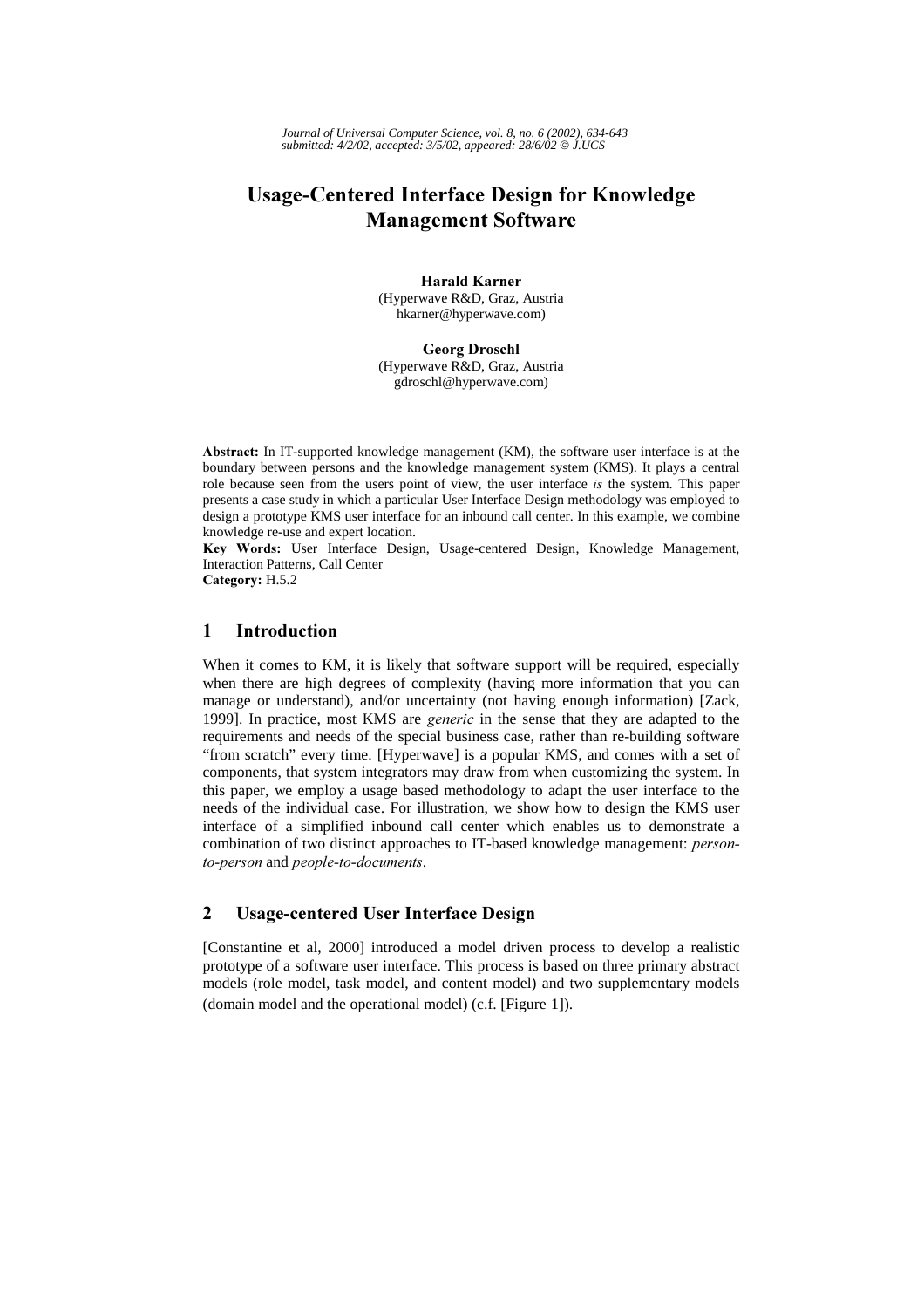

Figure 1: Logical relationships among primary models in usage-centered design

- 1. The *Role model* describes the relationships between particular users (roles) and the system being designed. This model consists of a set of user role descriptions and the user role map. Typically, a user role expresses the users' characteristic needs, interests, expectations, and behavior. A user role description may, for example contain information about the user's general computer skills, domain knowledge, system knowledge, frequency of use, etc. It should also contain the usability objectives for this particular role, like efficiency, reliability, learnability, user satisfaction, etc. A structured user role form, that allows to capture relevant aspects of an user role very rapidly can be obtained from [ForUse]. The user role map is a diagram that shows all user roles and the relationships between them. For example one role could be a specialization of another role, one role could be composed of other roles, and roles may depend on each other.
- 2. The Task model contains task descriptions in the form of so called 'essential use cases' as well as a use case map, that gives an overview of how these use cases relate to each other. An essential use case is a sequence of interaction between user and system, focusing on the purpose of interaction. It is written in the form of a simple narrative dialogue, using a two-column structure separating user intentions from system responsibilities. This structure has two advantages: First, it emphasizes the system boundary (i.e. the user interface), and second, it separates internal from external requirements. The use case map describes relations among the use cases.
- 3. The Content model or Abstract Prototype represents the content and organization of the user interface. It is modeled as a set of interface content models and a context navigation map. The context navigation map shows the possible transitions between the particular interaction contexts. An interaction context can be a page, screen, dialogue, or some other part of an user interface. The interface content models describe the content of the various contexts within which users interact with the system. A content model consists of abstract tools and abstract materials, that are arranged into particular interaction contexts. Abstract tools can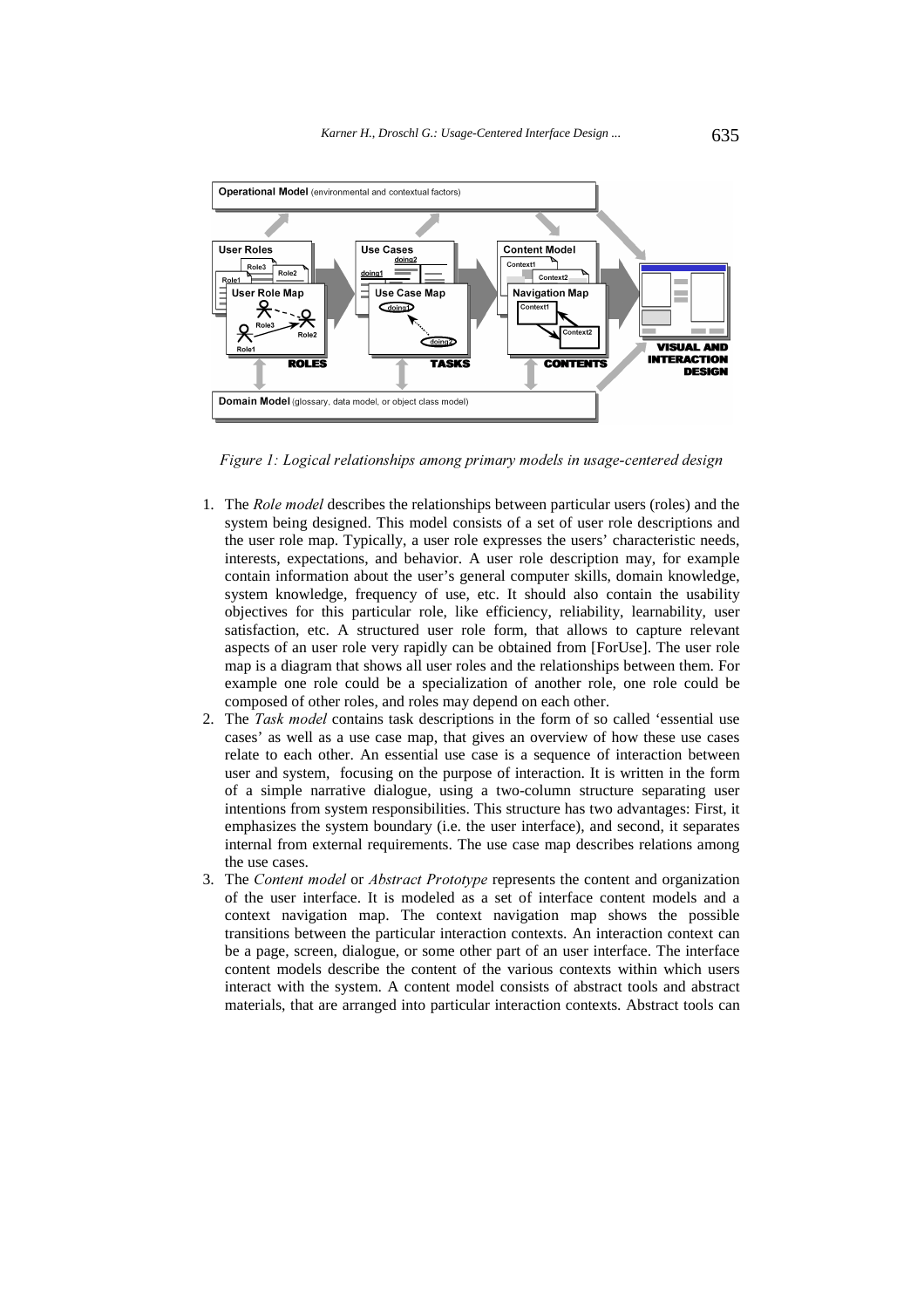be commands, operations, operators, or other active components, that cause an action of some sort. Abstract materials can be data, information, containers, or objects that are operated upon or affected by tools.

4. Derived from the content model, the visual and interaction design now is a realistic prototype of how the user interface could look and behave. Here, the tools and materials of the content model are translated into concrete user interface widgets, interaction contexts may transform to pages, screens, dialogues, etc. The focus of visual and interaction design lies in selecting or designing and arranging the visual elements or user interface controls as well as in establishing the behavior of the user interface and how the users interact with it. This is also the point, where user interface design and usability guidelines should come into play.

During the construction of the visual and interaction design, usability guidelines should be applied to make sure that the resulting user interface matches the usability objectives stated in the role model. An alternative approach to using guidelines ('interaction patterns') is proposed by [van Welie, 2001]. Simply put, an interaction pattern is a reusable and proven solution to a problem in a specific context. The main parts of an interaction pattern are – apart from a meaningful and catchy name – a problem description, the context, and the solution. The context describes the characteristics of the users, tasks, and environment for which the pattern applies. It also provides criteria for deciding when this pattern shall be used (for example, for frequent users of the system). A collection of interaction patters can be found in [van Welie and Trœttberg, 2000].

The three core models do not have to be developed in a strictly sequential way as implied by [Figure 1]. As such, the set of models will aid the modeler's understanding of the problem.

## 3 Example: Call Center

To illustrate this methodology, we will now show how the KMS user interface of a simplified inbound call center might be designed. In this example, calls are initiated by the customer (e.g. to request product information), as opposed to an outbound call center, where calls are initiated by the call center agent (e.g. to investigate customer satisfaction). The example enables us to demonstrate a combination of two distinct approaches to IT-based knowledge management [Hansen et al, 1999]:

- Person to person refers to developing networks for linking people so that tacit knowledge can be shared. It mainly applies to individual, and high-level problems by channeling individual expertise. KMS provide modern communications- and people location technologies.
- The emphasis of *people to documents* is on developing an electronic document system that codifies, stores, disseminates, and allows reuse of documented knowledge. It provides high-quality, reliable, and fast KMS implementation by reusing codified knowledge.

A call center can be seen as a combination of both: the caller requesting support for a specific problem may be provided with a document describing a previously solved, similar problem. In those cases where it is not possible to refer to documented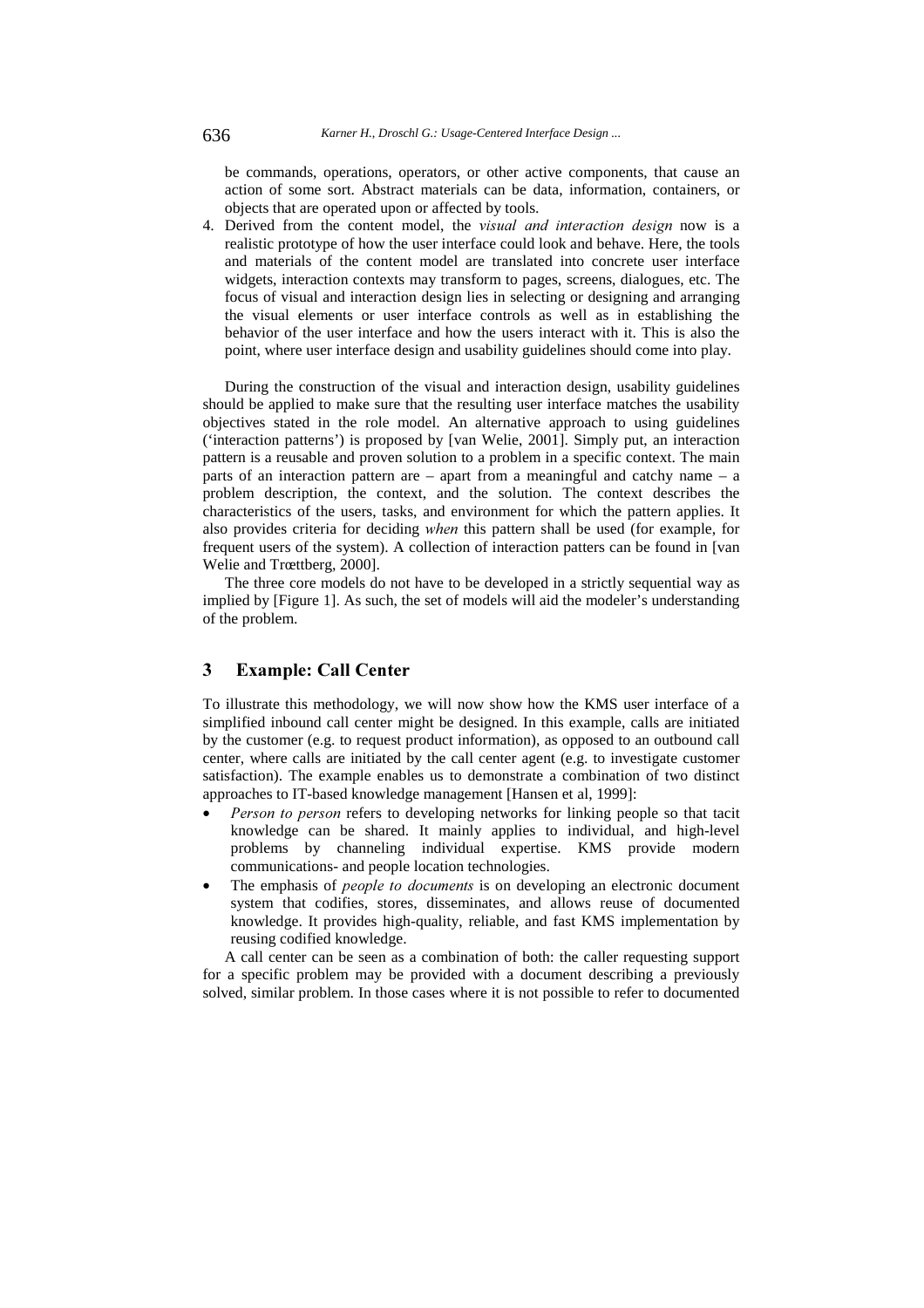problem-solving knowledge, the caller must be put in contact with an expert. Once successful, the solution is subject to documentation and future "knowledge re-use".

Furthermore, call centers exist in many 'vertical industries', both inside organizations (for example, to respond to inquiries by employees), as well as to support customers, partners, and others.

#### 3.1 Role Model

In our example, the role model contains the following roles:

- 1. A Caller making a call which will be answered by a call center agent.
- 2. The responsibility of the *Call Center Agent* is to answer incoming calls from callers. The caller then confronts the agent with a problem, who shall find a solution or a problem solver through the KMS. The Identification of an appropriate expert for the particular problem is also done via the KMS. Upon solving a new problem, it is the duty of the agent to document the case, so that the solution is available for reuse. Call center agents are expected to are knowledgeable of the KMS, since they are using it very often. This is why the main usability aspect for this role is efficiency.
- 3. From the point of view of the call center, the main aim of the  $Expert$  is to solve new problems. The expert makes use of the KMS to view background information about the caller, and the problem description. The expert has good computer knowledge, but only uses the call center KMS occasionally. Thus, the usability objective is ease of use rather than efficiency.
- 4. The Web Interface User is a variant of the Caller role, and makes use of a web interface rather than a telephone to have a problem solved. This leads to direct interaction with the KMS, without assistance of a call agent. The web interface user typically has basic computer and web usage skills, but has not necessarily interacted with this particular KMS before. Thus, the usability objectives for this role are ease of use, and comprehensibility.

The user role map [Figure 2] shows the relationships among the user roles. *Focal* Roles are those that interact with the KMS, and will be considered in subsequent models. For the sake of brevity, we will not model the expert. The Caller interacts with the Expert directly or through the Call Center Agent.



Figure 2: User Role Map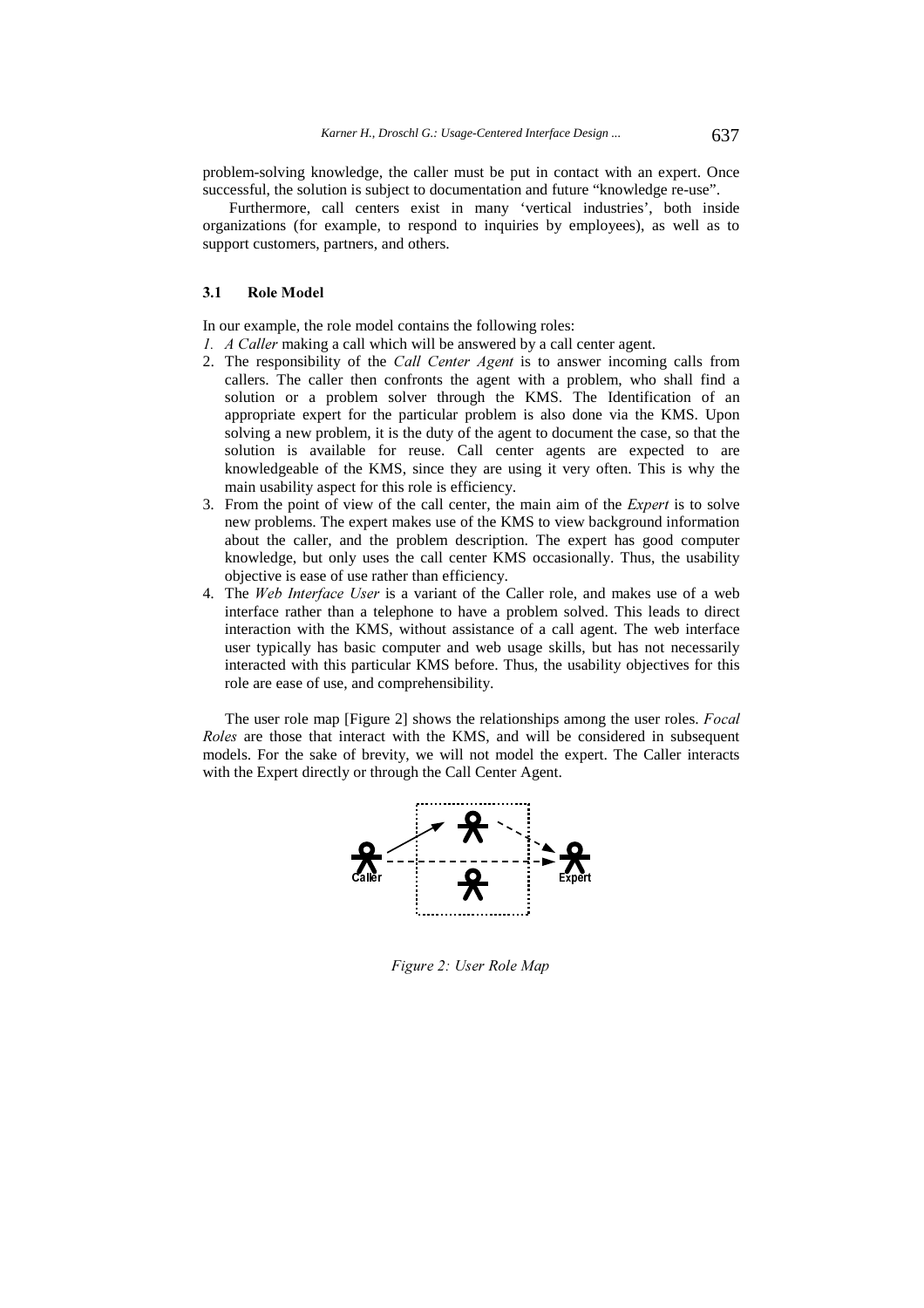638 *Karner H., Droschl G.: Usage-Centered Interface Design ...*

### 3.2 Task Model

For the role of the Call Center Agent, we identified the following three essential use cases:

1. Serve a Caller

| User intention                              | System responsibility                      |
|---------------------------------------------|--------------------------------------------|
| identify caller                             |                                            |
|                                             | display caller information                 |
| [optionally] change caller information      |                                            |
|                                             | Save changes                               |
| request problem description form            |                                            |
|                                             | display problem description form           |
| enter information about problem             |                                            |
| start search for previously solved problems |                                            |
|                                             | display search results                     |
| select single search result                 |                                            |
| [optionally repeated]                       |                                            |
|                                             | display document describing solved problem |

Table 1: Serve a caller essential use case

#### 2. Document solved problem

Precondition: Use case serve a caller carried out

| User intention                              | System responsibility                             |
|---------------------------------------------|---------------------------------------------------|
|                                             | display problem description entered in            |
|                                             | serve a caller use case                           |
|                                             | display search results of serve a caller use case |
|                                             | display form for describing solution              |
| read problem information                    |                                                   |
| read search results                         |                                                   |
| solve problem (assumed to be successful)    |                                                   |
| enter description of how problem was solved |                                                   |
|                                             | save the description of the solution along with   |
|                                             | relevant problem information and search           |
|                                             | results                                           |

Table 2: Document solved problem essential use case

#### 3. Transfer problem to an expert

Precondition: Use case serve a caller carried out

| <b>User intention</b>               | System responsibility              |
|-------------------------------------|------------------------------------|
|                                     | display list of potential experts  |
| select expert [optionally repeated] |                                    |
|                                     | display expert's core competencies |
| transfer called to expert           |                                    |

Table 3: Transfer problem to an expert essential use case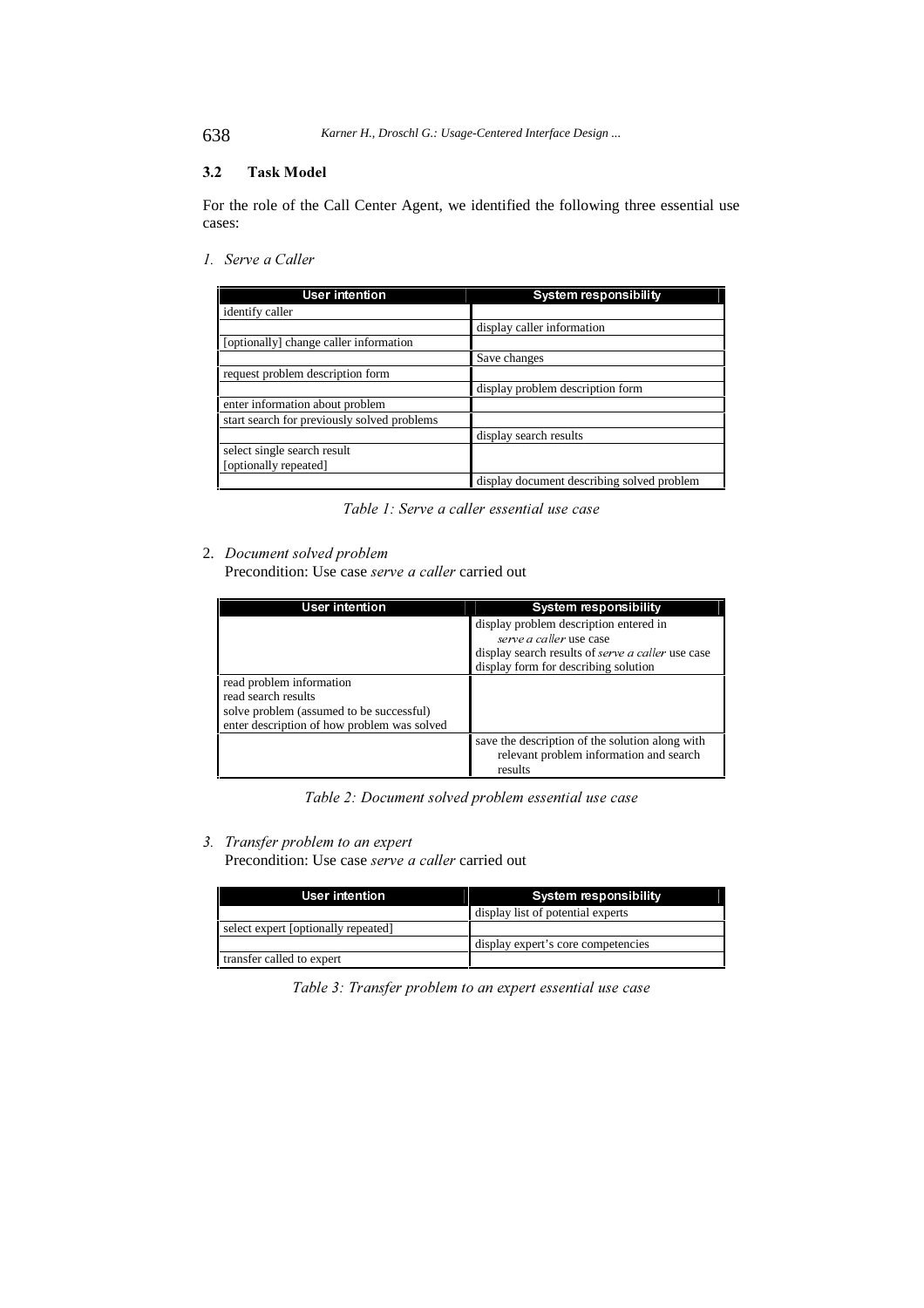For the web interface user there is only one use case:

1. Search for problem solution

| <b>User intention</b>                         | System responsibility            |
|-----------------------------------------------|----------------------------------|
| submit identification information (e.g. name) |                                  |
|                                               | display background information   |
|                                               | (e.g. products used by customer) |
| Specify potentially affected product(s)       |                                  |
|                                               | display problem description form |
| describe problem                              |                                  |
| start search for previously solved problems   |                                  |
|                                               | display list of search results   |
| select search result [optionally repeated]    |                                  |
|                                               | display selected document        |

Table 4: Search for problem solution essential use case

The use case map [Figure 3] shows the relationships between the use cases [Table 1-4]. The use cases entitled 'Transfer problem to an expert' and 'Document solved problem' both depend on the 'Serve a caller' use case, because it has to be carried out before one of the others can take place.



Figure 3: Use case map

## 3.3 Content Model

The interaction contexts in the content model will be displayed in a graphical notation entitled *canonical abstract layouts*. They are made up of *canonical abstract* components (in many cases a combination of boxes, arrows, and other basic symbols), that are a "toolkit" of abstract components for abstract prototyping. A *container* is graphically represented by a simple square, while an *operation/action* is visualized by an arrow. Special cases of the container element include *collection* and notification. Examples for operation/action are start, quit, select, create, delete, modify, etc. The advantage of the use of canonical abstract components is, that it allows the abstract layouts to be built more easily and naturally, and it as well narrows the gap between the abstract layout and the final visual design.

The 'Serve a caller' use case contained six intentions of the Call Center Agent which can be grouped into three interaction contexts. The first interaction context is to identify the caller, and to optionally change the background information. The second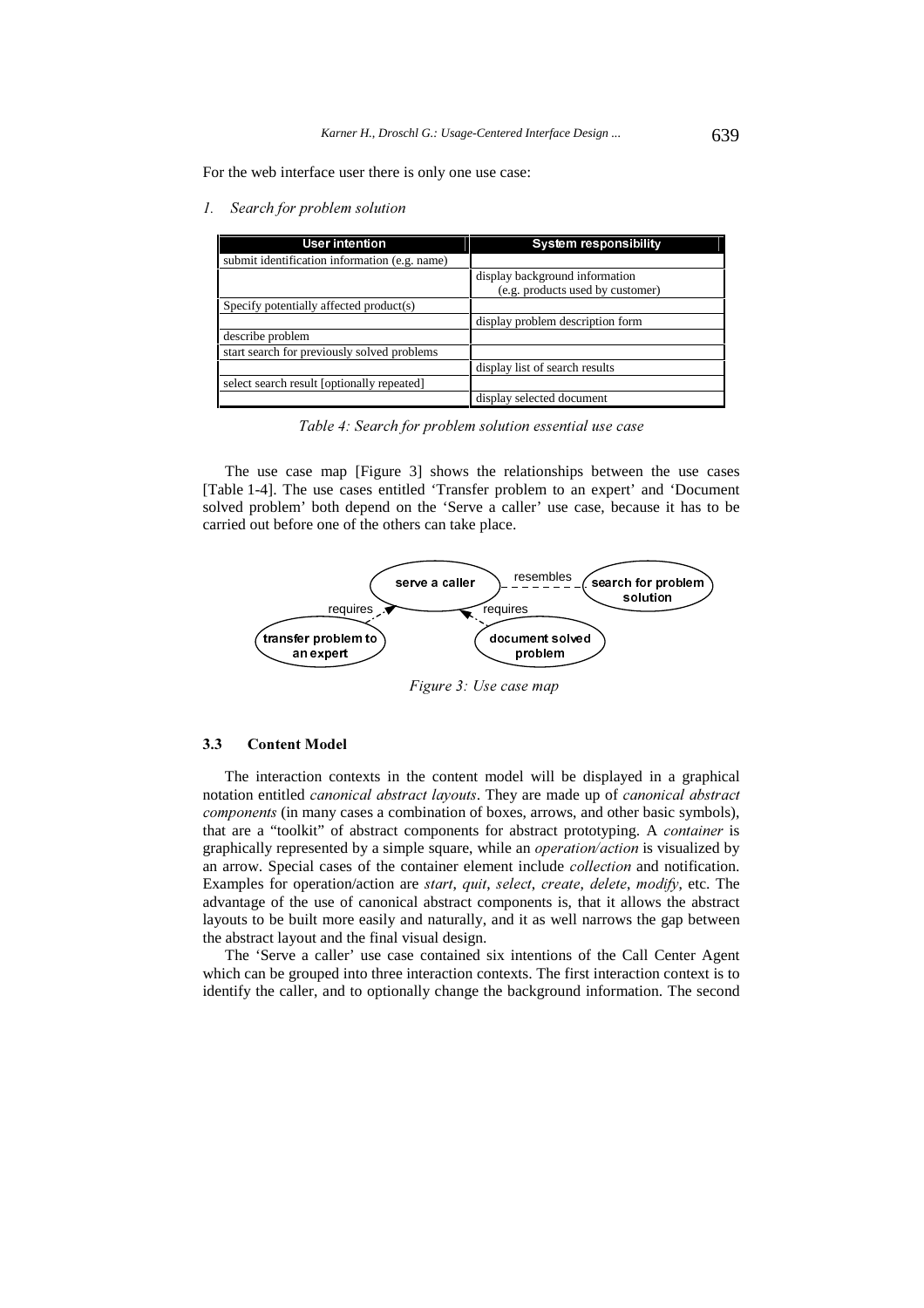one to request and fill in a problem description form, and to search for previously solved problems. The final interaction context is to display search results. In terms of the graphical notation the caller information interaction context [Figure 4] is represented by a *container*, that for example holds another container entitled 'General Information', which contains four *elements* (Name, address, phone, e-mail), that can be modified.

1. Caller information



Figure 4: Canonical abstract layout for the caller information interaction context

2. Problem description



Figure 5: Canonical abstract layout for the problem description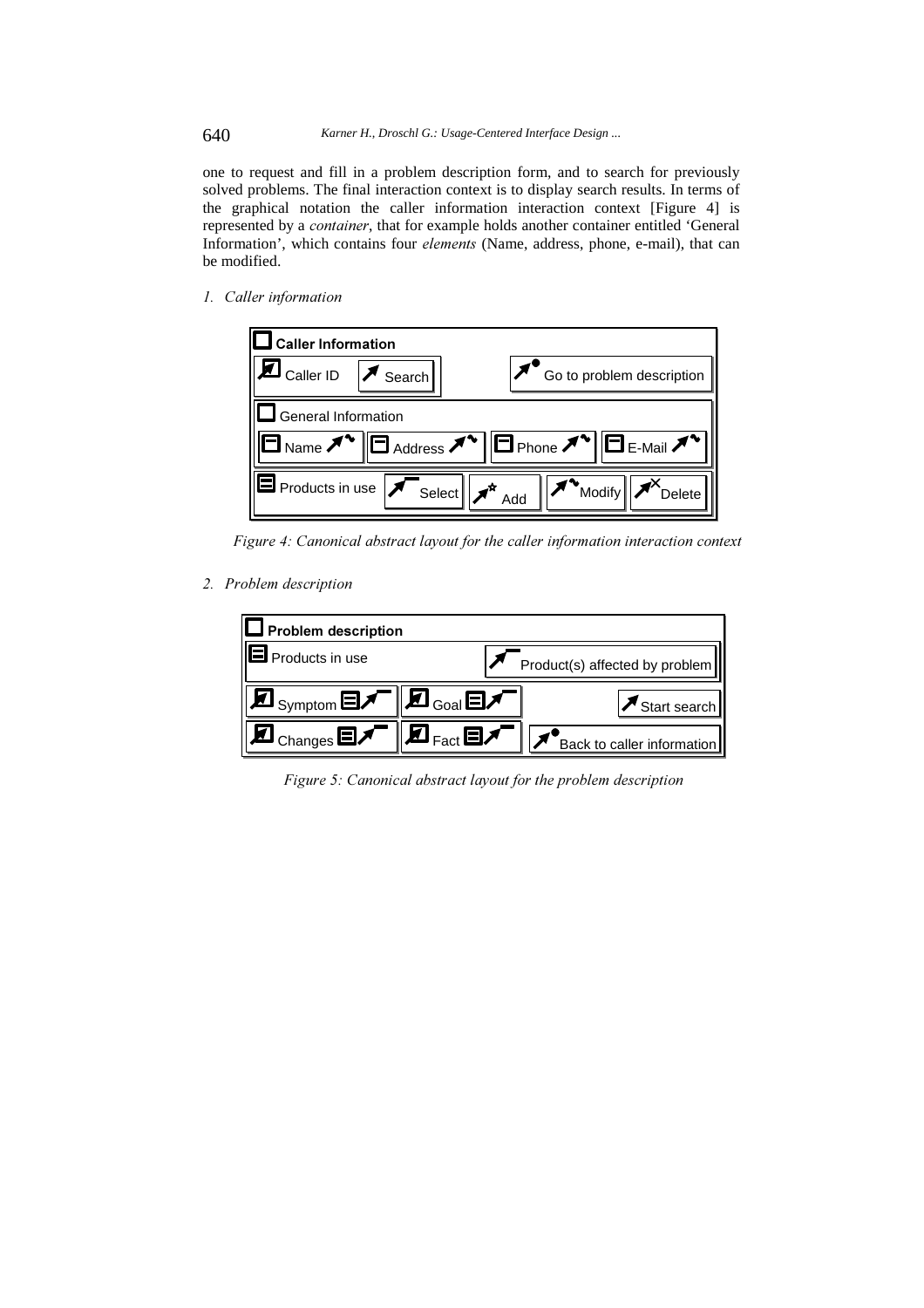3. Search results



Figure 6: Canonical abstract layout for search results

The context navigation map [Figure 7] shows the possible transitions between the particular interaction contexts and by which action they are triggered. For example, by choosing 'Start search' in the problem description context will lead to a transition to the search results context. The map has been reduced to the interaction contexts, that are covered in this section. Each rectangle represents an interaction context, the arrows represent the actions, that lead to an context transition. A double-lined arrow stands for a context transition with implied return.



Figure 7: Partial navigation map

#### 3.4 Visual and interaction design

The screenshot below [Figure 8] shows a possible design for the *caller* information screen in the serve a caller use case. As explained in [Section 2], the visual design is derived from the abstract prototype, by applying interaction patterns to particular parts of the interface. For example, the caller identification was realized using a *continuous filter* [van Welie and Trœttberg, 2000], that allows narrowing down the list of possible customer IDs dynamically, and thus providing a very efficient way of finding the desired ID, with efficiency being one of the usability goals for that role. Other patterns used in this screen include *unambiguous format*, that prevents a user from entering illegal characters into the input fields, or grid layout for the arrangement of the elements on the screen.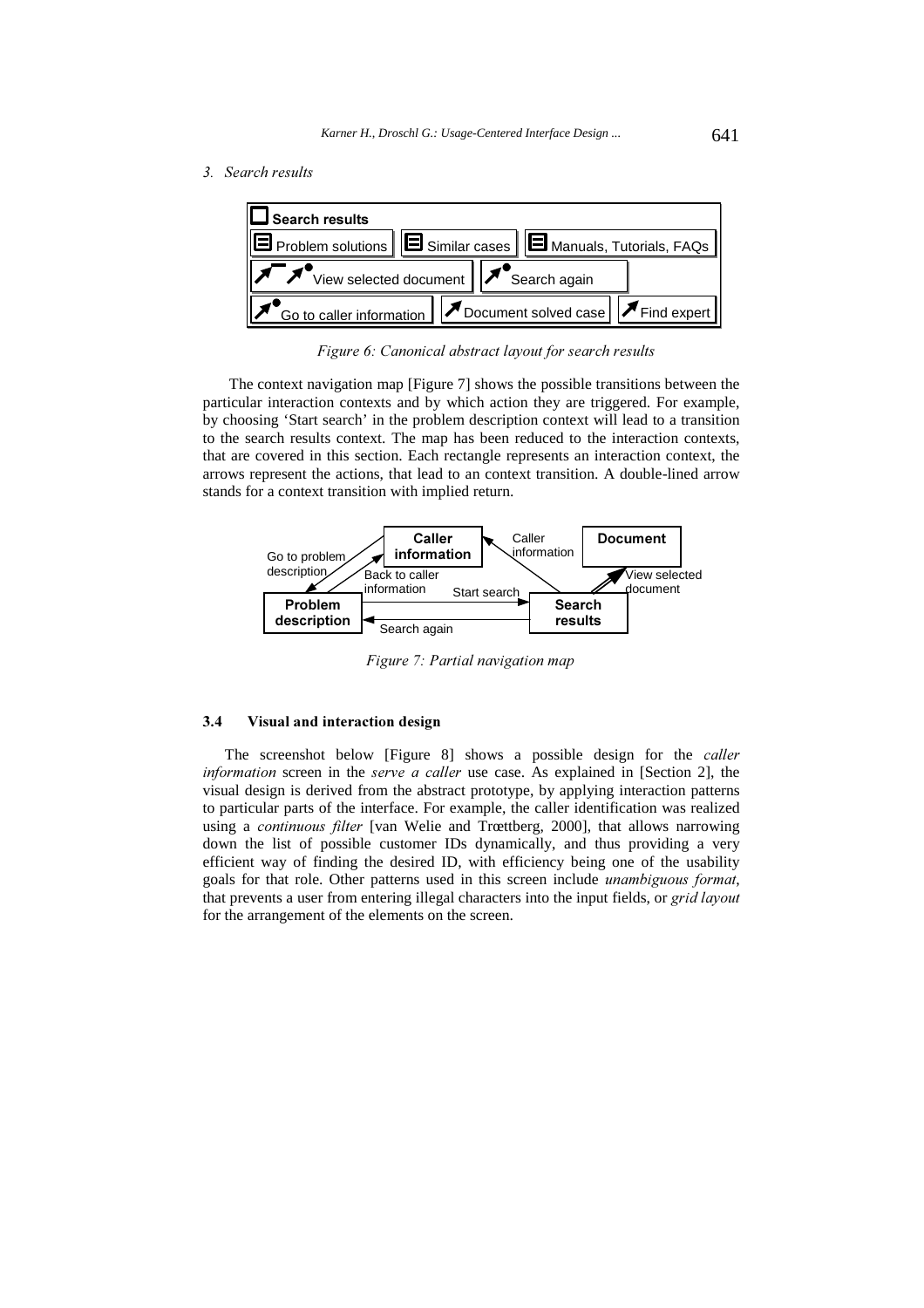

Figure 8: Visual design for the caller information interaction context

## 4 Summary and Future Work

The purpose of this research described in this paper was twofold: firstly, to employ established UI design methodology to KMS. For demonstration purposes we chose the example of an inbound call center where we found several user roles. Every role has special purposes and characteristics and therefore – ideally – shall receive a special user interface. We showed how to develop the user interface for the call center agent in one particular case. The main advantage of using this methodology for developing a user interface is, that it provides a way to assure the user interface matches the users' needs and requirements. It also serves as a tool to validate the problem domain has been understood, as well as to develop a simple shared language with the customer early in the implementation process.

## References

- [Constantine et al, 2000]: Constantine, Larry L. et al: From Abstraction to Realization in User Interface Designs: Abstract Prototypes based on Canonical Abstract Components. Working Paper, Constantine & Lockwood, Ltd., 2000.
- [Constantine and Lockwood, 2001]: Constantine, Larry L. and Lockwood Lucy A.D.: Structure and Style in Use Cases for User Interface Design. From: van Harmelen, Mark (Editor): Object Modeling and User Interface Design: Designing Interactive Systems. Addison-Wesley, 2001.